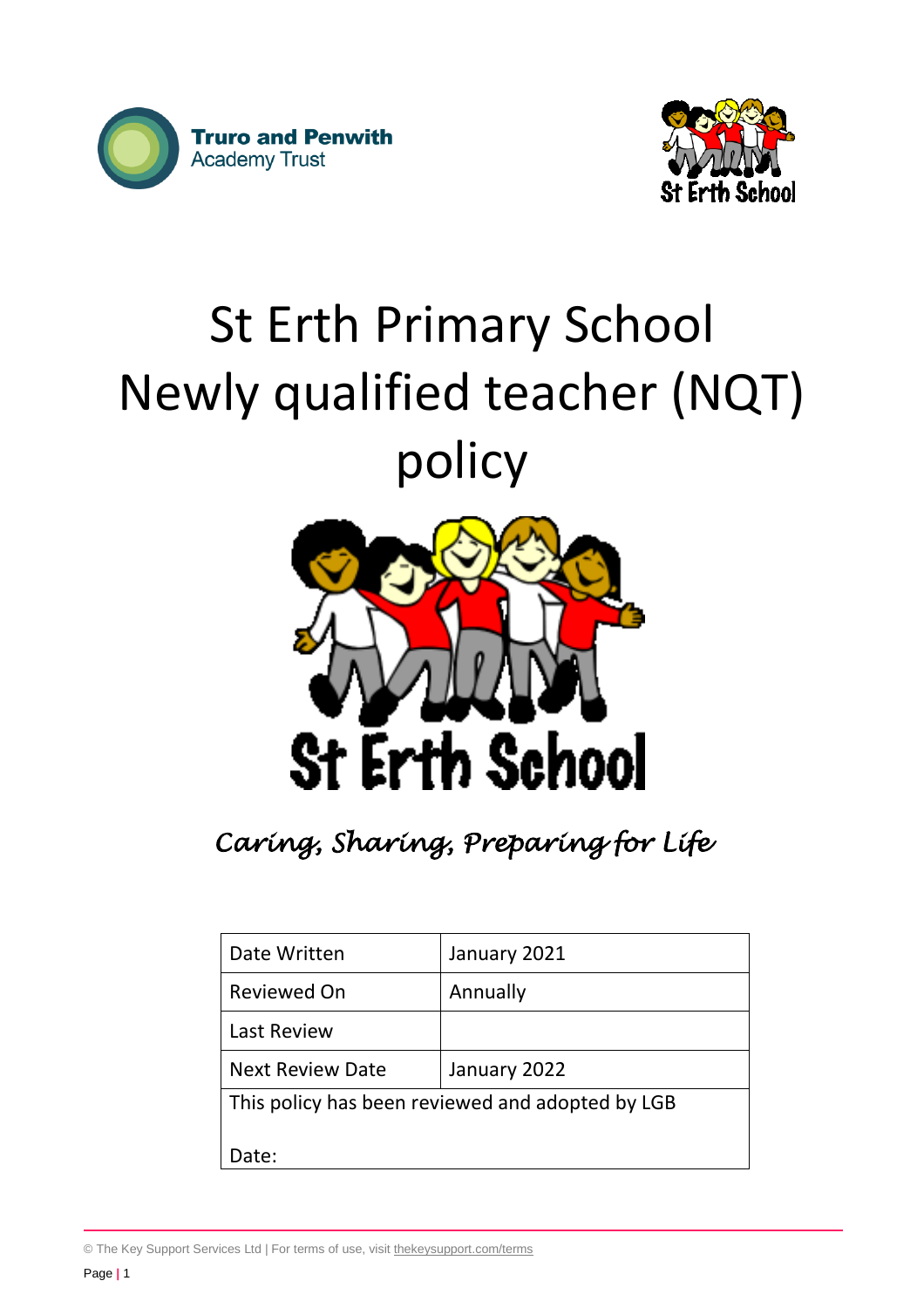# **Contents**

## <span id="page-1-0"></span>**1. Aims**

The school aims to:

- If Run a NQT induction programme that meets all the statutory requirements
- Provide NQTs with a supportive environment that develops them and equips them with the tools to be effective and successful teachers
- Ensure all staff understand their role in the induction programme

# <span id="page-1-1"></span>**2. Legislation and statutory guidance**

This policy is based on the Department for Education's statutory guidance [Induction for Newly Qualified](https://www.gov.uk/government/publications/induction-for-newly-qualified-teachers-nqts)  [Teachers \(England\)](https://www.gov.uk/government/publications/induction-for-newly-qualified-teachers-nqts) and [The Education \(Induction Arrangements for School Teachers\) \(England\) Regulations](http://www.legislation.gov.uk/uksi/2012/1115/contents/made)  [2012.](http://www.legislation.gov.uk/uksi/2012/1115/contents/made)

The 'relevant standards' referred to below are the [Teachers' Standards.](https://www.gov.uk/government/publications/teachers-standards)

Academies, including free schools, check and add:

This policy complies with our funding agreement and articles of association.

# <span id="page-1-2"></span>**3. The induction programme**

The following sets out the statutory minimum for NQT induction programmes. Please adapt this section to fit your context, such as if you offer more than this.

For a full-time NQT, the induction programme will typically last for a single academic year. Part-time NQTs will serve a full-time equivalent.

The programme is quality assured by **[name your appropriate body (i.e. the body responsible for quality** assuring your induction process, such as a local authority or a teaching school)], our 'appropriate body'.

## **3.1 Posts for induction**

Each NQT will:

- Be provided with the necessary employment tasks, experience and support to enable them to demonstrate satisfactory performance against the relevant standards throughout, and by the end of, the induction period
- Have an appointed induction tutor, who will have qualified teacher status (QTS)
- Have a reduced timetable to allow them to undertake activities in their induction programme, with no more than 90% of the timetable of our existing teachers on the main pay range
- Regularly teach the same class or classes

<sup>©</sup> The Key Support Services Ltd | [thekeysupport.com/terms](https://thekeysupport.com/terms-of-use)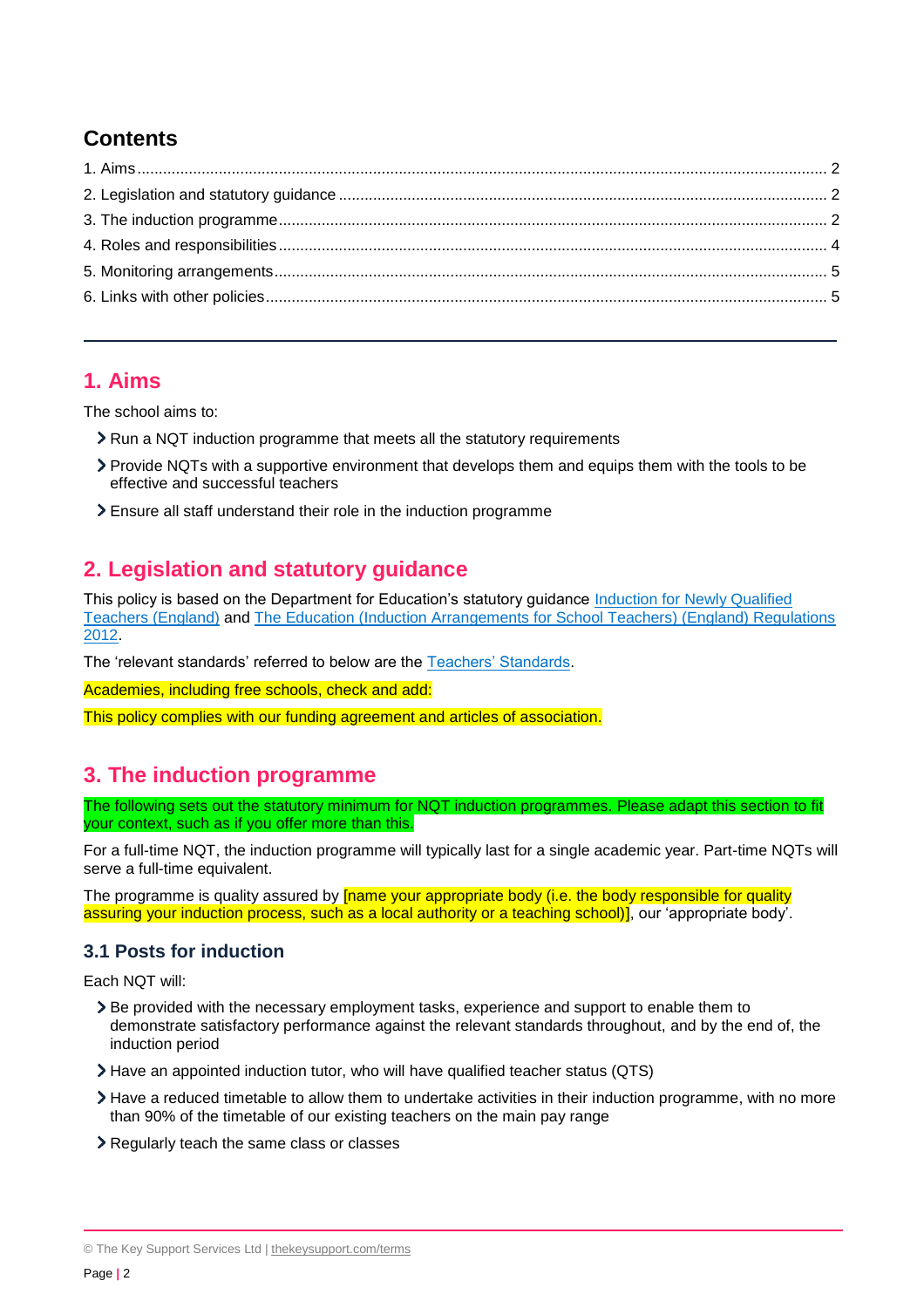- Take part in similar planning, teaching and assessment processes to other teachers working in similar posts
- Not be given additional non-teaching responsibilities without appropriate preparation and support
- Not have unreasonable demands made upon them
- Not normally teach outside the age range and/or subjects they have been employed to teach
- Not be presented with unreasonably demanding pupil discipline problems on a day-to-day basis

#### **3.2 Support for NQTs**

We support NQTs with:

- Their designated induction tutor, who will provide day-to-day monitoring and support, and co-ordinate their assessments
- Observations of their teaching at regular intervals, and follow-up discussions with prompt and constructive feedback
- If Regular professional reviews of their progress, to take place *specify frequency*, such as on a monthly basis], at which we will review their objectives and revise them in relation to the relevant standards and their current needs and strengths
- Chances to observe experienced teachers, either within the school or at another school with effective practice

#### **3.3 Assessments of NQT performance**

Formal assessment meetings will take place **[specify frequency, such as on a termly basis]**, carried out *either* by the headteacher or the NQT's induction tutor.

These meetings will be informed by clear and transparent evidence gathered during the preceding assessment period, and drawn from the NQT's work as a teacher and from their induction programme. Copies of the evidence relied on will be provided to the NQT and the appropriate body.

After these meetings, formal assessment reports will be completed that clearly show how the NQT is performing against the relevant standards.

At the end of the programme, NQTs will take part in a final formal assessment meeting. The outcomes of this meeting will be used by the headteacher to decide whether the NQT's performance is satisfactory against the relevant standards. The decision will be written up in a final assessment form.

The NQT can add their own comments to this final form.

The form will then be sent to the appropriate body, who will make the final decision on whether the NQT has passed their induction period.

#### **3.4 At-risk procedures**

If it becomes clear the NQT is not making sufficient progress, additional monitoring and support measures must be put in place immediately, meaning:

- Areas in which improvement is needed are identified
- Appropriate objectives are set to guide the NQT towards satisfactory performance
- An effective support programme is put in place to help the NQT improve their performance

If there are still concerns about the NQT's progress at their next formal assessment, so long as it is not the final assessment, the headteacher will discuss this with the NQT, updating objectives as necessary and giving details of the improvement plan for the next assessment period.

<sup>©</sup> The Key Support Services Ltd | [thekeysupport.com/terms](https://thekeysupport.com/terms-of-use)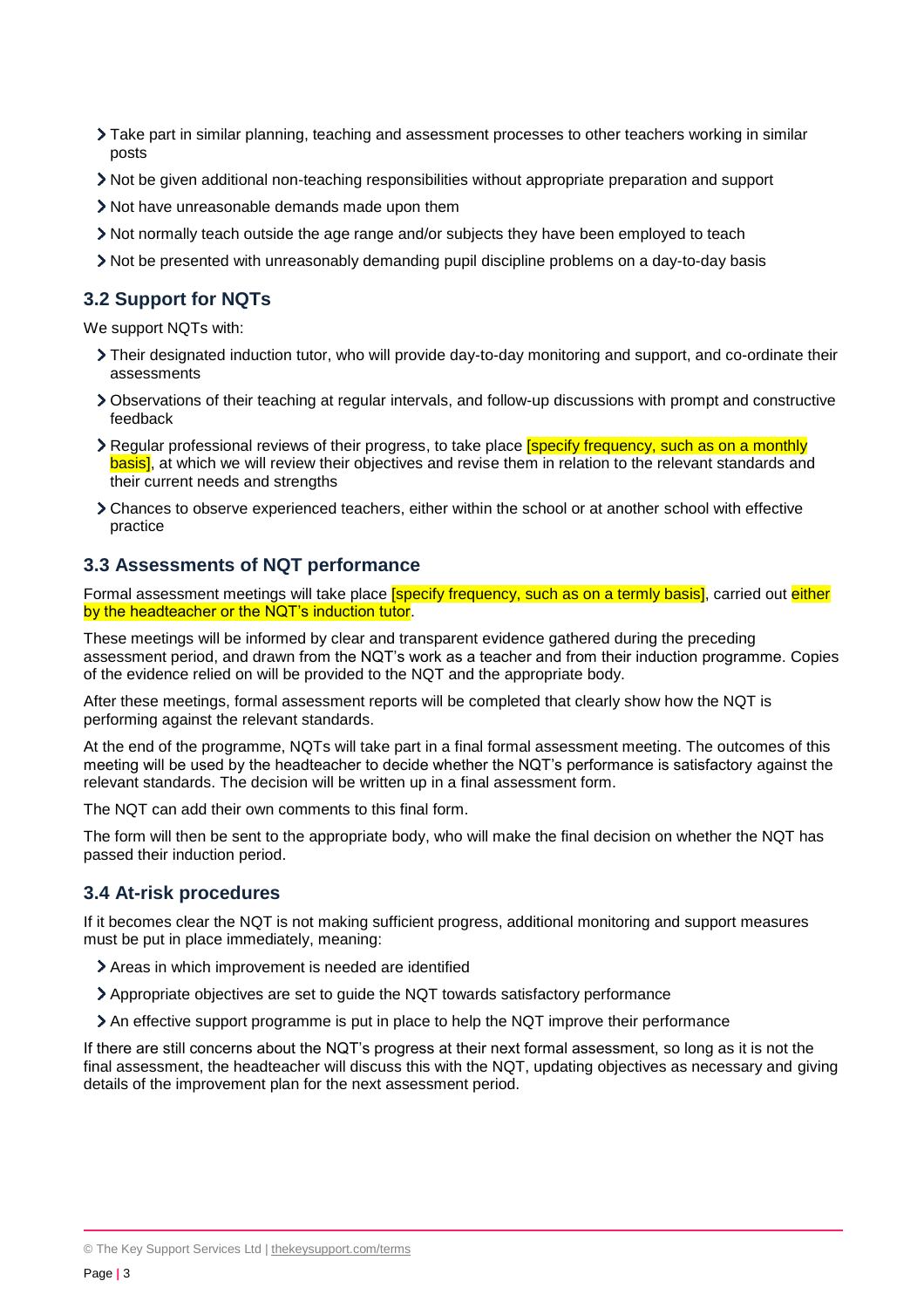# <span id="page-3-0"></span>**4. Roles and responsibilities**

The following is based on recommendations from the statutory guidance, linked to above. Edit the list as necessary, such as if you have other members of staff with specific responsibilities related to NQTs.

## **4.1 Role of the NQT**

The NQT will:

- Provide evidence that they have QTS and are eligible to start induction
- Meet with their induction tutor at the start of the programme to discuss and agree priorities, and keep these under review
- Agree with their induction tutor how best to use their reduced timetable allowance
- Provide evidence of their progress against the relevant standards
- Participate fully in the monitoring and development programme
- Participate in scheduled classroom observations, progress reviews and formal assessment meetings
- Agree with their induction tutor the start and end dates of the induction period, and the dates of any absences from work during the period
- > Keep copies of all assessment forms

#### **When the NQT has any concerns**, they will:

- Raise these with their induction tutor as soon as they can
- Consult with their contact at the appropriate body at an early stage if there are difficulties in resolving issues with their tutor or within the school

#### **4.2 Role of the headteacher**

The headteacher will:

- Check that the NQT has been awarded QTS and whether they need to serve an induction period
- Agree, in advance of the NQT starting, who will act as the appropriate body
- Notify the appropriate body when an NQT is taking up a post and undertaking induction
- Make sure the NQT's post is suitable according to statutory guidance (see section 3.1 above)
- Ensure the induction tutor is appropriately trained and has sufficient time to carry out their role effectively
- Ensure the NQT's progress is reviewed regularly, including through observations and feedback of their teaching
- Ensure that formal assessments are carried out and reports completed and sent to the appropriate body
- Maintain and keep accurate records of employment that will count towards the induction period
- Make the governing board aware of the support arrangements in place for the NQT
- Make a recommendation to the appropriate body on whether the NQT's performance against the relevant standards is satisfactory
- Participate in the appropriate body's quality assurance procedures of the induction programmes
- Keep all relevant documentation, evidence and forms on file for 6 years

## **4.3 Role of the induction tutor**

The induction tutor will:

- Provide guidance and effective support to the NQT, including coaching and mentoring
- Carry out regular progress reviews throughout the induction period

© The Key Support Services Ltd | [thekeysupport.com/terms](https://thekeysupport.com/terms-of-use)